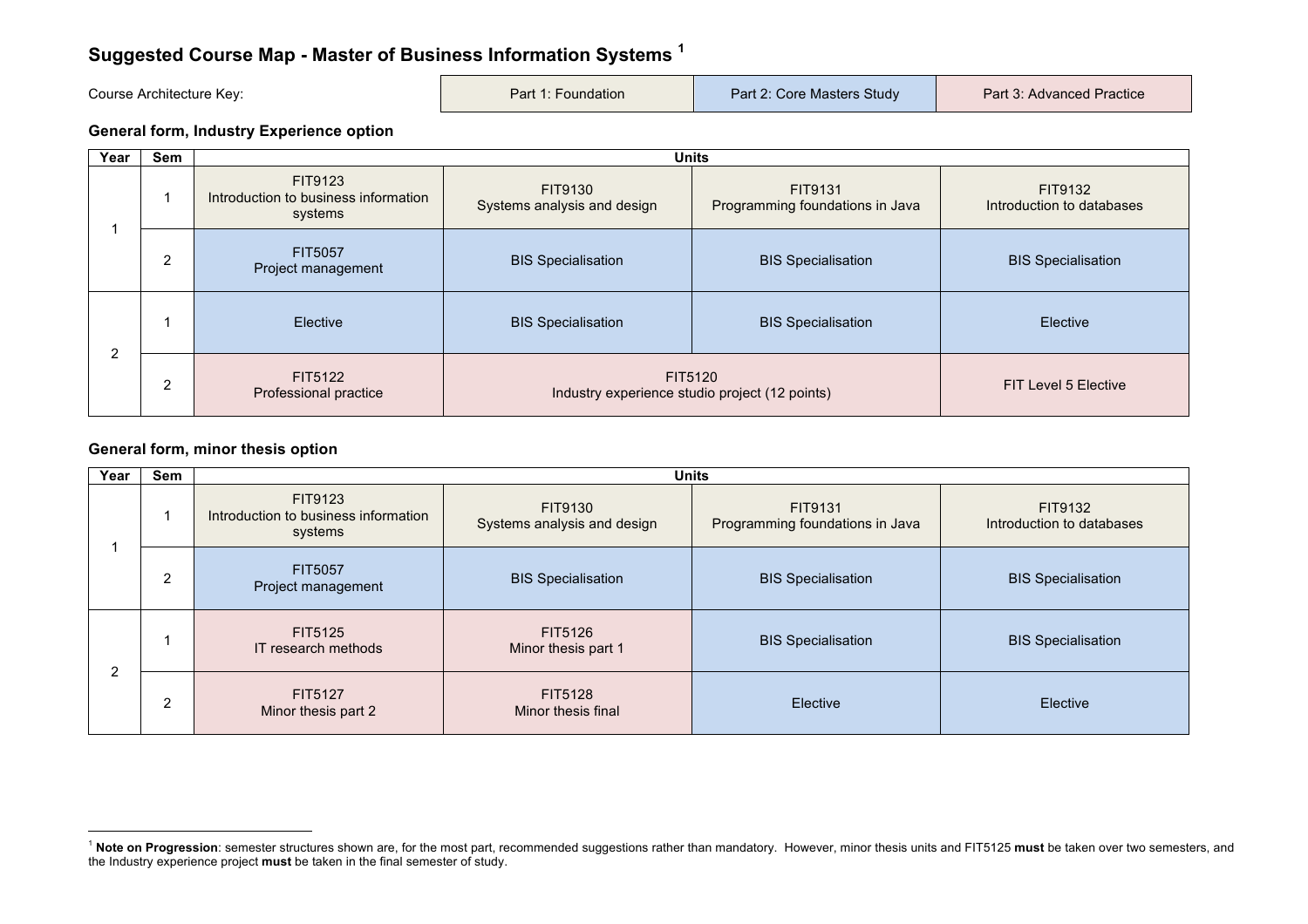**Specialisation in Archives and Recordkeeping, Industry Experience option**

| Year | Sem |                                                            |                                                           | <b>Units</b>                               |                                      |
|------|-----|------------------------------------------------------------|-----------------------------------------------------------|--------------------------------------------|--------------------------------------|
|      |     | FIT9123<br>Introduction to business information<br>systems | FIT9130<br>Systems analysis and design                    | FIT9131<br>Programming foundations in Java | FIT9132<br>Introduction to databases |
|      | 2   | FIT5057<br>Project management                              | <b>ARK Specialisation</b>                                 | <b>ARK Specialisation</b>                  | <b>ARK Specialisation</b>            |
| C    |     | <b>ARK Specialisation</b>                                  | <b>ARK Specialisation</b>                                 | <b>ARK Specialisation</b>                  | Elective                             |
| ∠    | 2   | FIT5122<br>Professional practice                           | FIT5120<br>Industry experience studio project (12 points) |                                            | FIT Level 5 Elective                 |

\*This is a compulsory zero credit point unit to meet the requirements of professional accreditation.

## **Specialisation in Archives and Recordkeeping, minor thesis option**

| Year | Sem |                                                            | <b>Units</b>                           |                                            |                                      |  |
|------|-----|------------------------------------------------------------|----------------------------------------|--------------------------------------------|--------------------------------------|--|
|      |     | FIT9123<br>Introduction to business information<br>systems | FIT9130<br>Systems analysis and design | FIT9131<br>Programming foundations in Java | FIT9132<br>Introduction to databases |  |
|      | 2   | FIT5057<br>Project management                              | <b>ARK Specialisation</b>              | <b>ARK Specialisation</b>                  | <b>ARK Specialisation</b>            |  |
|      |     | FIT5125<br>IT research methods                             | FIT5126<br>Minor thesis part 1         | <b>ARK Specialisation</b>                  | <b>ARK Specialisation</b>            |  |
| 2    | 2   | FIT5127<br>Minor thesis part 2                             | FIT5128<br>Minor thesis final          | <b>ARK Specialisation</b>                  | <b>Elective</b>                      |  |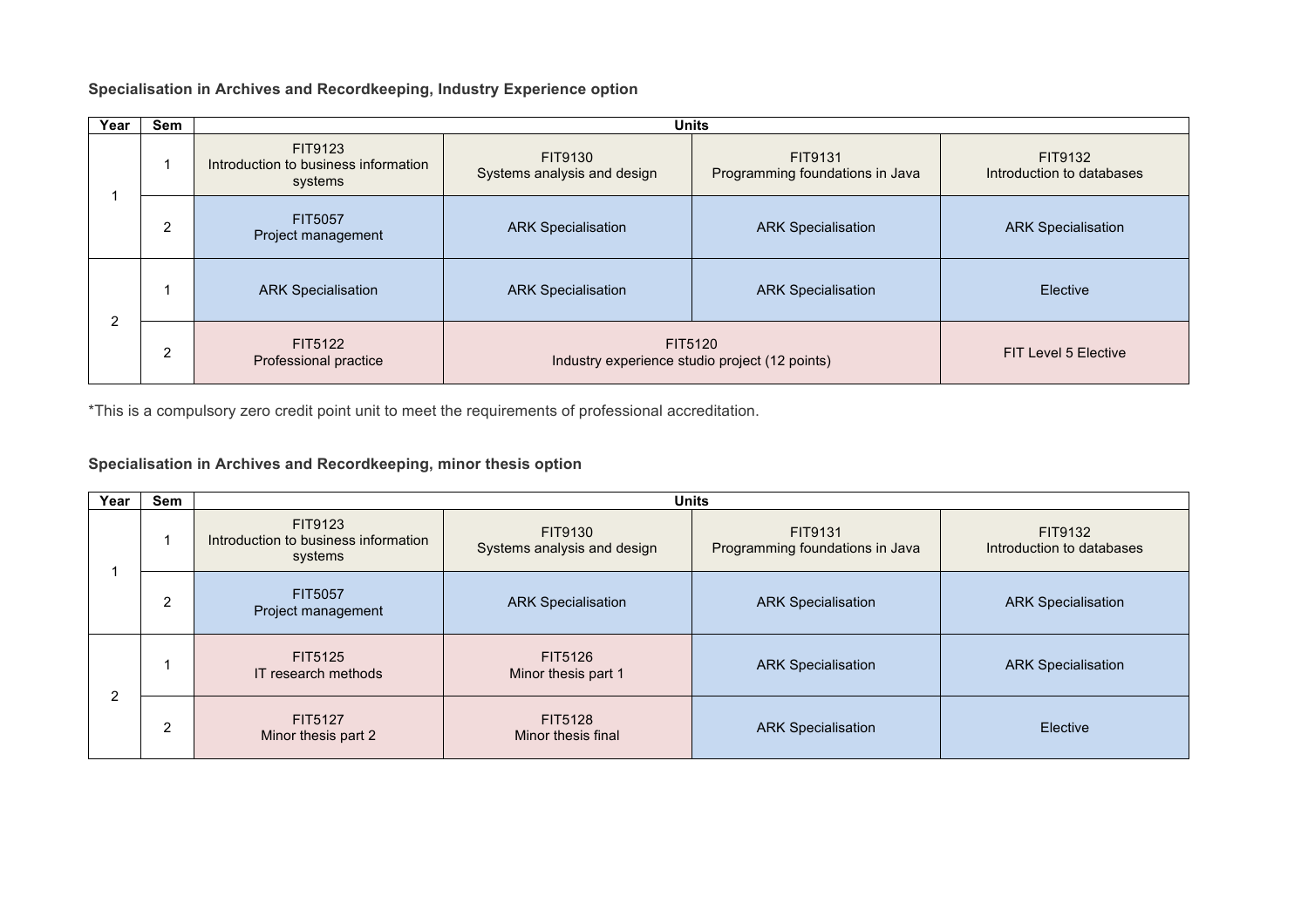### **Specialisation in Library and Information Science, Industry Experience option**

| Year | <b>Sem</b> |                                                            |                                                           | <b>Units</b>                               |                                      |
|------|------------|------------------------------------------------------------|-----------------------------------------------------------|--------------------------------------------|--------------------------------------|
|      |            | FIT9123<br>Introduction to business information<br>systems | FIT9130<br>Systems analysis and design                    | FIT9131<br>Programming foundations in Java | FIT9132<br>Introduction to databases |
|      | 2          | FIT5057<br>Project management                              | <b>LIS Specialisation</b>                                 | <b>LIS Specialisation</b>                  | <b>LIS Specialisation</b>            |
| C    |            | <b>LIS Specialisation</b>                                  | <b>LIS Specialisation</b>                                 | <b>LIS Specialisation</b>                  | Elective                             |
|      | 2          | FIT5122<br>Professional practice                           | FIT5120<br>Industry experience studio project (12 points) |                                            | FIT Level 5 Elective                 |

\*This is a compulsory zero credit point unit to meet the requirements of professional accreditation.

## **Specialisation in Library and Information Science, minor thesis option**

| Year | Sem |                                                            | <b>Units</b>                           |                                            |                                      |  |
|------|-----|------------------------------------------------------------|----------------------------------------|--------------------------------------------|--------------------------------------|--|
|      |     | FIT9123<br>Introduction to business information<br>systems | FIT9130<br>Systems analysis and design | FIT9131<br>Programming foundations in Java | FIT9132<br>Introduction to databases |  |
|      | 2   | FIT5057<br>Project management                              | <b>LIS Specialisation</b>              | <b>LIS Specialisation</b>                  | <b>LIS Specialisation</b>            |  |
| ົ    |     | FIT5125<br><b>IT research methods</b>                      | FIT5126<br>Minor thesis part 1         | <b>LIS Specialisation</b>                  | <b>LIS Specialisation</b>            |  |
| ∠    | 2   | FIT5127<br>Minor thesis part 2                             | FIT5128<br>Minor thesis final          | <b>LIS Specialisation</b>                  | Elective                             |  |